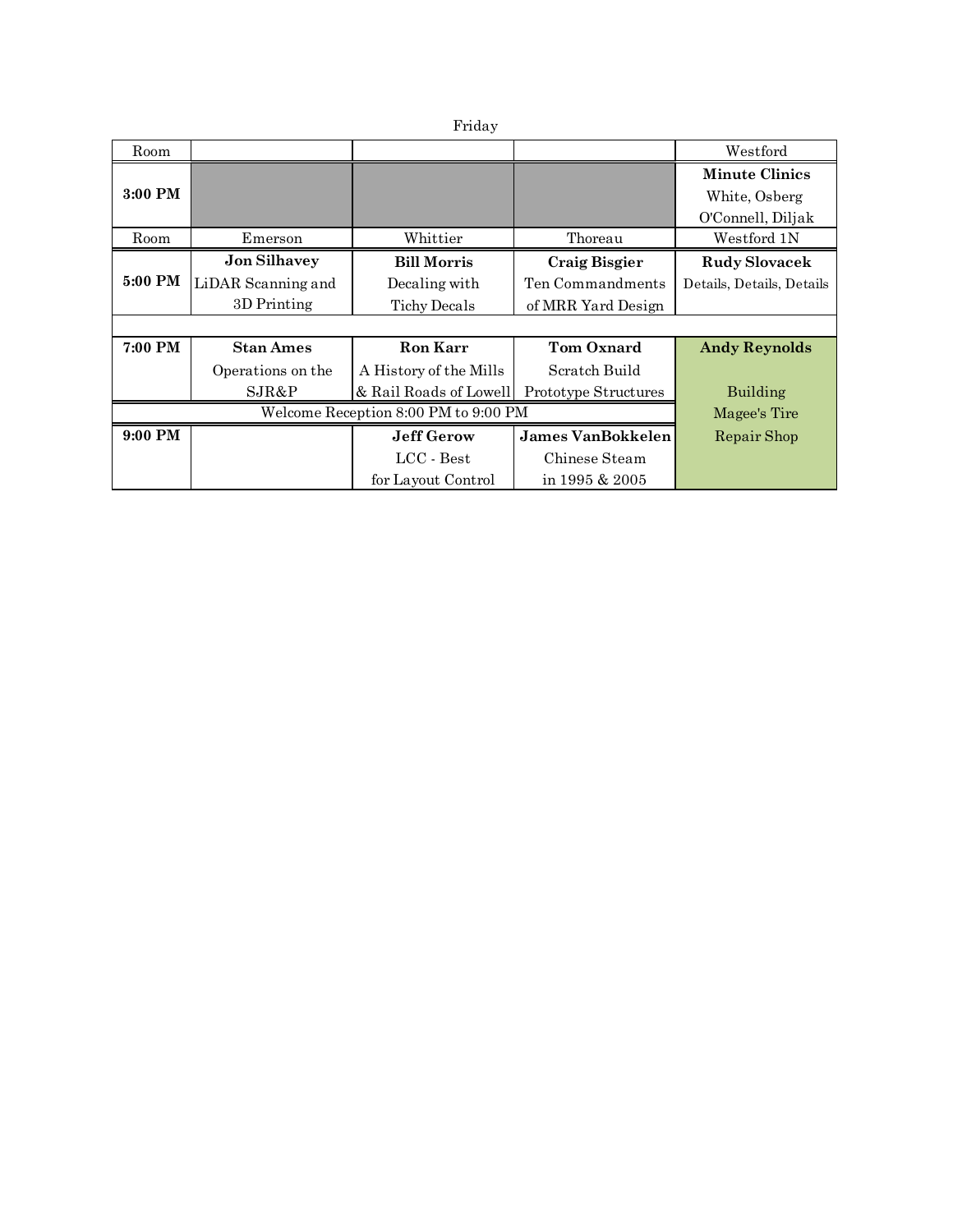| Saturday            |                              |                             |                           |                          |  |  |
|---------------------|------------------------------|-----------------------------|---------------------------|--------------------------|--|--|
| Room                | Emerson                      | Whittier                    | Thoreau                   | Westford                 |  |  |
|                     | <b>Peter McKenney</b>        | <b>Bruce Robinson</b>       | <b>Bill Brown</b>         |                          |  |  |
| 8:30 AM             | Designing a Layout for       | Let's Learn how             | <b>High End Oak Trees</b> |                          |  |  |
|                     | Realistic Operations         | to Operate                  |                           |                          |  |  |
|                     | <b>Bill Barry</b>            | <b>Chuck Diljak</b>         | <b>Bill Brown</b>         | <b>Erich Whitney</b>     |  |  |
| 10:00 AM            | Design and Const. of         | <b>JMRI</b> Operations Pro: | Modeling Inovations       | <b>Kaylee Zheng</b>      |  |  |
|                     | Prototype Bldgs for MRs      | Part 1                      | Using LARC Graphics       |                          |  |  |
|                     | <b>Jerry Grochow</b>         | <b>Chuck Diljak</b>         | John Feraca               | <b>DCC</b> University    |  |  |
| 11:30 AM            | A TrainTech Recipe           | <b>JMRI</b> Operations Pro: | Scratchbuilding           | Part I                   |  |  |
|                     | Arduinos, C/MRI, JMRI        | Part 2                      | <b>Conifer Trees</b>      |                          |  |  |
| Lunch 12:30 to 1:30 |                              |                             |                           |                          |  |  |
|                     | <b>Edward Koehler</b>        | <b>Bruce Robinson</b>       | <b>Rich Breton</b>        |                          |  |  |
| 1:30 PM             | The Ffestiniog Railway       | Two Years, Two Weeks        | Modeling Village of       |                          |  |  |
|                     |                              |                             | East Wakefield            |                          |  |  |
|                     | <b>Edward Koehler</b>        | Jim Heidt                   | <b>Steven Funaro</b>      | <b>Mike Tylick</b>       |  |  |
| 3:00 PM             | Firefighting and             | Researching Consignees      |                           |                          |  |  |
|                     | Your Model RR                | For Fun and Profit!         | Building a Funaro &       | Stone Walls              |  |  |
|                     | Jim Gore                     | <b>John Doehring</b>        | Camerlengo Gondola        | Unlimited                |  |  |
| 4:30 PM             | Plaster and Resin            | Lehigh and Hudson           |                           |                          |  |  |
|                     | <b>Structure Modeling</b>    | River Railway               |                           |                          |  |  |
|                     |                              |                             |                           |                          |  |  |
|                     | <b>Peter Magoun</b>          | <b>Chuck Diljak</b>         | <b>Rosemary Mezzocchi</b> |                          |  |  |
| 6:30 PM             | Modeling the Prototype -     | Anthracite Mines:           | Making an Origami         | <b>Erich Whitney</b>     |  |  |
|                     | North Whitefield, ME         | more than just a breaker    | Wreath/Pinwheel           | Soldering for            |  |  |
|                     | <b>McKenney &amp; Oxnard</b> | <b>James VanBokkelen</b>    | <b>Peter Youngblood</b>   | <b>Model Railroaders</b> |  |  |
| 8:00 PM             | Case Study: Modeling         | Lineside Signals            | Modeling Details          |                          |  |  |
|                     | a Prototype Scene            |                             | Along the RoW             |                          |  |  |
|                     | <b>Edward Koehler</b>        | <b>Jack Ellis</b>           | <b>Malcolm Houck</b>      |                          |  |  |
| 9:30 PM             | Two Feet in the              | The Last Two Inches         | Steam Locos of the        |                          |  |  |
|                     | Pine Tree State              |                             | Dickson Machine Co.       |                          |  |  |